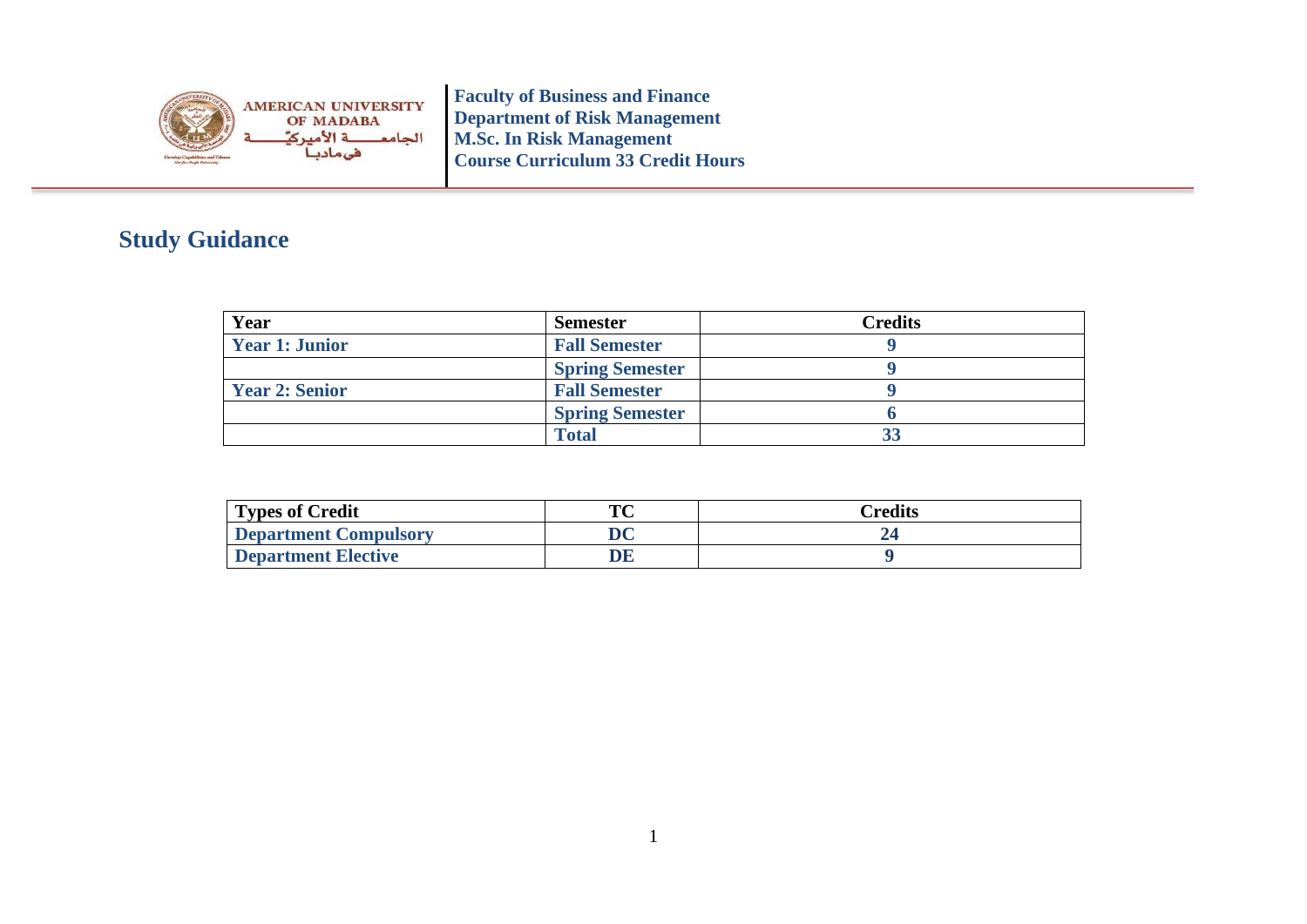

**Faculty of Business and Finance Department of Risk Management M.Sc. In Risk Management Course Curriculum 33 Credit Hours**

## **Junior Year**

|                | <b>Junior Year</b><br><b>Fall Semester</b> |                                               |                               |               |           | <b>Junior Year</b><br><b>Spring Semester</b> |                     |                                  |                               |               |           |
|----------------|--------------------------------------------|-----------------------------------------------|-------------------------------|---------------|-----------|----------------------------------------------|---------------------|----------------------------------|-------------------------------|---------------|-----------|
| $\#$           | Course<br>No                               | <b>Course Title</b>                           | <b>Credit</b><br><b>Hours</b> | Pre/requisite | <b>TC</b> | #                                            | <b>Course</b><br>No | <b>Course Title</b>              | <b>Credit</b><br><b>Hours</b> | Pre/requisite | TC        |
|                | 505701                                     | International Standards of Risk<br>Management | 3                             | $- -$         | <b>DC</b> |                                              | 505703              | <b>Financial Risk Modeling</b>   | 3                             | $- -$         | DC        |
| $\overline{2}$ | 505702                                     | <b>Research Methods</b>                       | 3                             | $- -$         | <b>DC</b> | $\overline{2}$                               | 505704              | Insurance and Risk<br>Management | 3                             | 505701        | DC        |
| 3              |                                            | <b>Department Elective</b>                    | $\overline{3}$                | $- -$         | <b>DE</b> | $\overline{\mathbf{3}}$                      |                     | <b>Department Elective</b>       | $\overline{3}$                |               | <b>DE</b> |
|                |                                            | Total                                         | 9                             |               |           |                                              |                     | Total                            | 9                             |               |           |

## **Senior Year**

|                  | <b>Senior Year</b>  |                                  | <b>Fall Semester</b>          |               |           | <b>Senior Year</b> |                                 |                                   | <b>Spring Semester</b>        |          |
|------------------|---------------------|----------------------------------|-------------------------------|---------------|-----------|--------------------|---------------------------------|-----------------------------------|-------------------------------|----------|
| $\#$             | <b>Course</b><br>No | <b>Course Title</b>              | <b>Credit</b><br><b>Hours</b> | Pre/requisite | TC        | #                  | <b>Course</b><br>N <sub>0</sub> | <b>Course Title</b>               | <b>Credit</b><br><b>Hours</b> | Pre/requ |
| 1                | 505705              | <b>Financial Engineering</b>     | 3                             | 505703        | DC        |                    | 505707                          | <b>Cyber Security</b>             | 3                             | $- -$    |
| $\boldsymbol{2}$ | 505706              | Approaches to Decision<br>Making | 3                             | --            | DC        | $\overline{2}$     | 505708                          | Disaster and Crises<br>Management | 3                             | 50570    |
| 3                |                     | <b>Department Elective</b>       | 3                             | $- -$         | <b>DE</b> |                    |                                 |                                   |                               |          |
|                  |                     | Total                            | 9                             |               |           |                    |                                 | Total                             | 6                             |          |

|       | <b>Fall Semester</b>          |               |           |                | <b>Senior Year</b>              |                                   | <b>Spring Semester</b>        |               |     |  |
|-------|-------------------------------|---------------|-----------|----------------|---------------------------------|-----------------------------------|-------------------------------|---------------|-----|--|
|       | <b>Credit</b><br><b>Hours</b> | Pre/requisite | TC        | #              | <b>Course</b><br>N <sub>0</sub> | <b>Course Title</b>               | <b>Credit</b><br><b>Hours</b> | Pre/requisite | TC  |  |
|       | 3                             | 505703        | <b>DC</b> | 1              | 505707                          | <b>Cyber Security</b>             | 3                             | --            | DC. |  |
|       | 3                             |               | <b>DC</b> | $\overline{2}$ | 505708                          | Disaster and Crises<br>Management | 3                             | 505701        | DC  |  |
|       | 3                             | $- -$         | <b>DE</b> |                |                                 |                                   |                               |               |     |  |
| Total | 9                             |               |           |                |                                 | Total                             | 6                             |               |     |  |